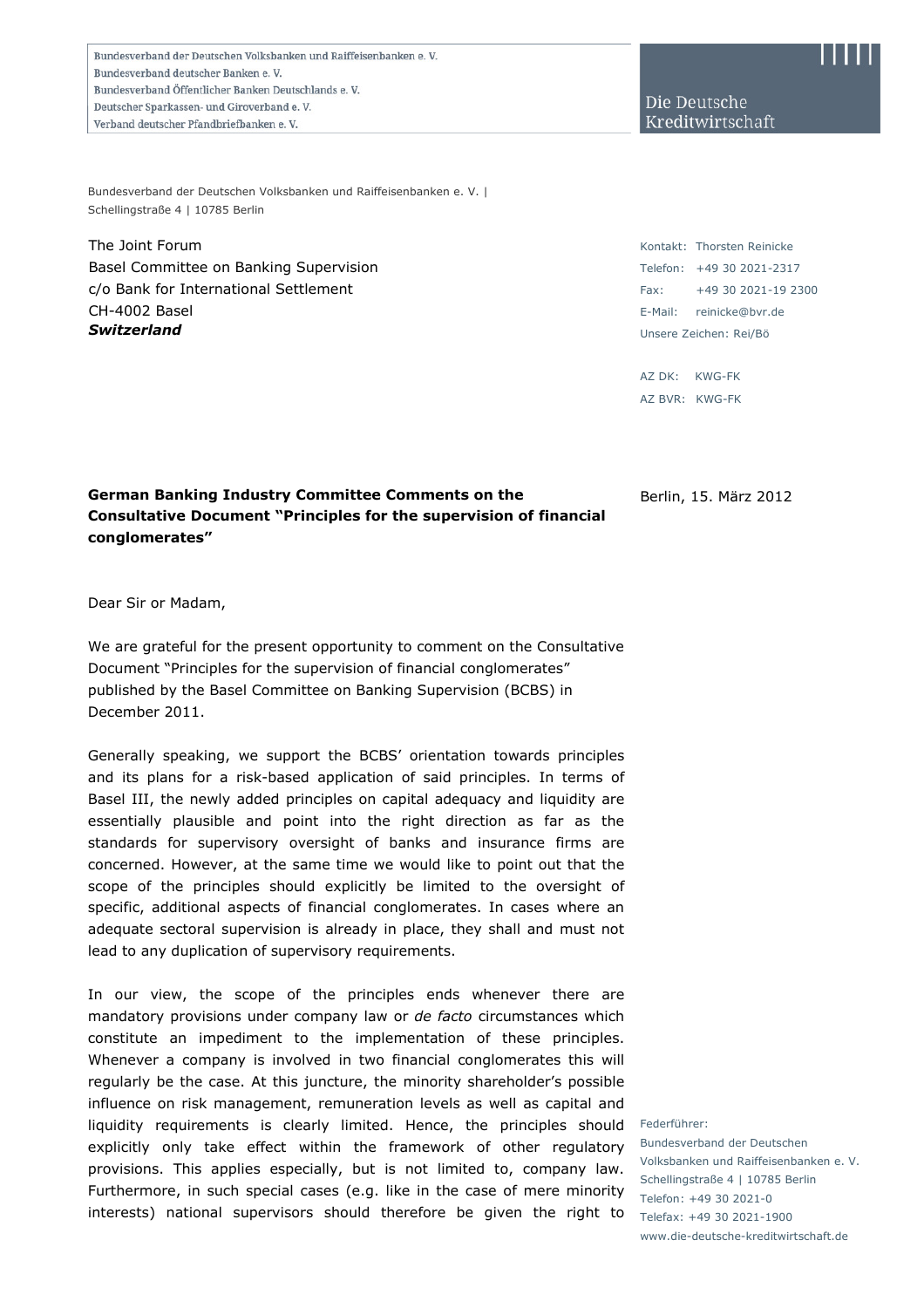exempt the minority shareholders from the full application of the principles or, moreover, from the comprehensive application of individual principles.

Prudential supervision of financial conglomerates constitutes, by its very nature, group-level supervision. Under 5.3, the present Consultative Document points out that the sectoral supervisors shall remain responsible for the respective legal entities. We would like to endorse this explanatory comment because it is correct. However, this responsibility cannot be extrapolated to include the entire financial conglomerate. Yet, in most of its statements, the Consultative Document generically refers to "supervisors". This term was probably chosen as an antipode to the employed terminology "Group-level Supervisor" (cf. for instance item 5. of the Consultative Document). As but one example where the text does not disambiguate which supervisor it actually refers to suffice it to mention item 10 of the Consultative Document. When it comes to financial conglomerates as a whole, the responsibility for corporate governance should be exclusively incumbent upon the Group-level Supervisor. In this context, the generic reference to the "supervisor" tends to be confusing. It is self-evident that the legal entity supervisor shall remain in charge of this aspect if and when this concerns the supervised legal entity, notwithstanding whether this concerns a financial conglomerate or not. In order to prevent any misunderstandings, there should be a clear and unambiguous statement concerning the supervisor addressed in the respective presentations and we therefore suggest a specific clarification as to which supervisor shall be meant by specific provisions in the Consultative Document.

We have certain reservations over the expectations expressed with regard to the capital adequacy assessments undertaken by the financial conglomerate (Principle 16). Whilst Basel II/III as well as Solvency II indeed stipulates supervisory requirements for the various sectors with regard to an (external) capital adequacy assessment we feel that a comparison between both provisions is hardly possible. Based on the foregoing, there should be a more detailed specification whether the capital adequacy assessment shall be informed by the prudential supervisory provisions or by the methodologies internally developed by banks. Depending on said specification, sub-principles 16b and 16d would require a corresponding review.

Furthermore, under the current prudential provisions on a European level, banks do not have to deduct from their regulatory capital participations in companies which are identified and included in the assessment at the level of the conglomerates if said companies belong to the insurance sector. This allows an adequate capital allocation within the two sectors. We feel that it is necessary to preserve this option by way of analogy also under the provisions of principle 17 at the level of Basel.

Principle 20 covers the issue of "Liquidity". We should like to point out that under Basel III there already are existing adequate provisions on liquidity measurement and liquidity control for banks or, moreover, banking groups. Currently, we do not know whether comparable provisions exist for the insurance industry. Therefore, the requirement of having to carry out corresponding risk measurement and risk control also at the level of conglomerates goes beyond the requirements currently in existence at the level of the individual sectors. Therefore, at the level of conglomerates, we would assume that the application of said Principle will not take place prior to the promulgation of corresponding prudential supervisory provisions for the insurance sector. This will allow monitoring across sectoral boundaries based on uniform prudential oversight requirements. Concerning the management of liquidity risks at the level of conglomerates, we would like to point out that an intervention on the part of the head of the financial conglomerate can only be assumed if, also at the level of conglomerate, there is compliance with